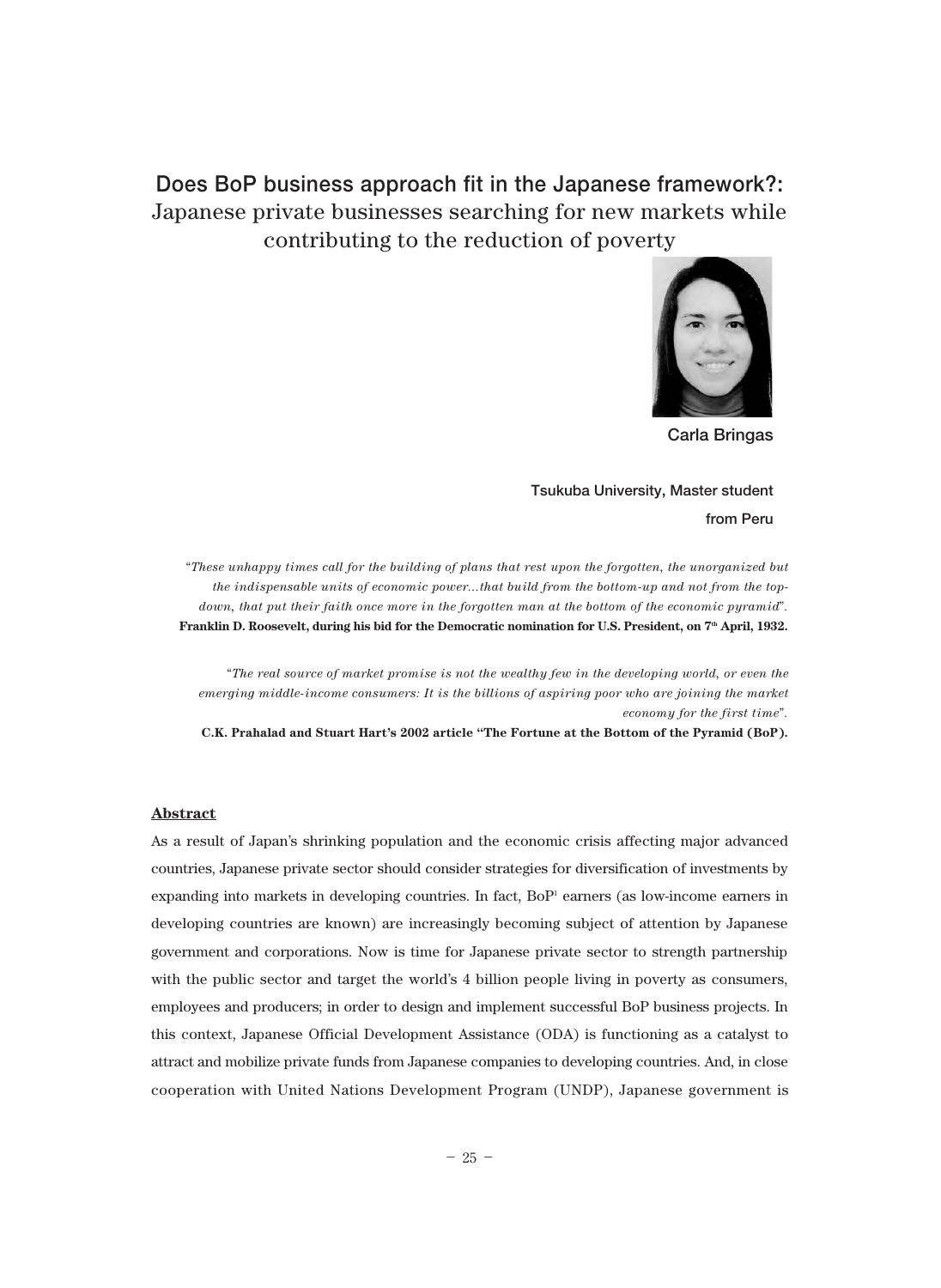conducting studies concerning the implementation of BoP business projects as part of ODA activities, under similar schemes as USAID and UNDP models. Remarkable examples of Japanese companies that successfully integrated the poor into their business models are, for instance, *Sumitomo Chemicals* that, in joint venture with A to Z Textile Mills of Tanzania, is the sole African producer of long lasting insecticide bed nets that help in fighting malaria and provide work to more than 3000 women; and, Japanese company *Key Coffee* that trains and provides reliable source of income for Indonesian farmers by sourcing quality Arabica coffee beans from them at fair prices. These examples show how it is possible both to be profitable and to improve the lives of the poor and communities<sup>2</sup>.

While contributing to an improvement in the living standards of the poor in developing countries, the major difference between BoP businesses and CSRs activities or ODA projects is that BoP businesses models aim to reach sustainability of their business operations, as a for-profit business. In this regard, we would like to address several questions concerning BoP business concept and the design and implementation of projects. First, why a public-private partnership is important under a BoP scheme and if it is suitable within the Japanese framework? And, second, in which ways Japan ODA's bodies can serve as an effective tool to attract and mobilize the private sector and motivate other actors such as NGOs, NPOs and practitioner to participate? By answering these questions we aim to acknowledge advances and suggest considerations for the improvement of BoP projects.

Key words: BoP business models, public-private partnership, corporative management, poverty reduction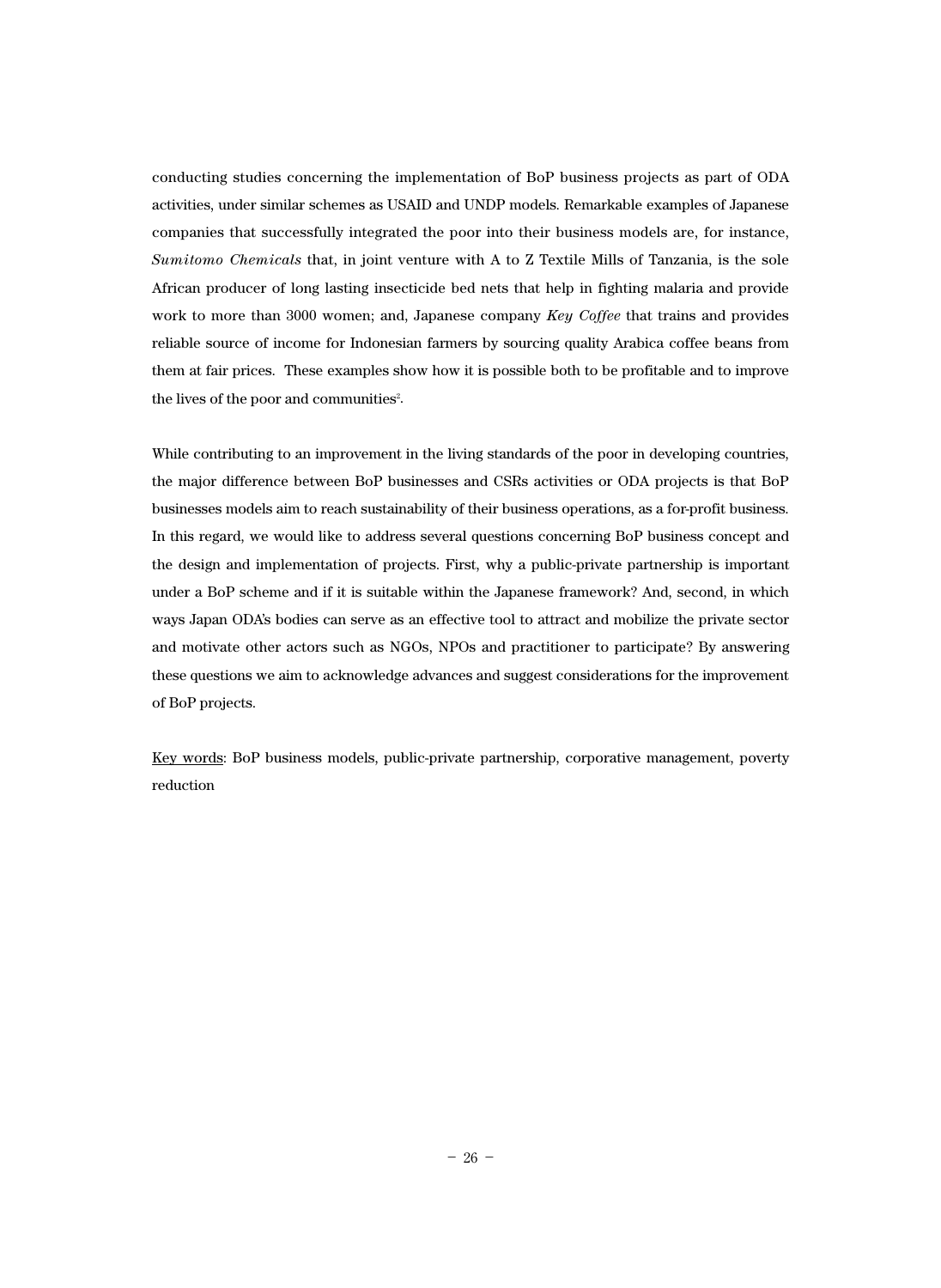## **Table of Contents**

### **Introduction**

## **I. BoP businesses approach as a tool for corporate strategy and poverty reduction**

- I.1 Background of BoP approach
- I.2 Current applications of BoP models
- I.3 The Japanese experience

### **II. Importance of public and private partnership for BoP businesses**

**Conclusion**

**Notes**

**Annexes**

**References**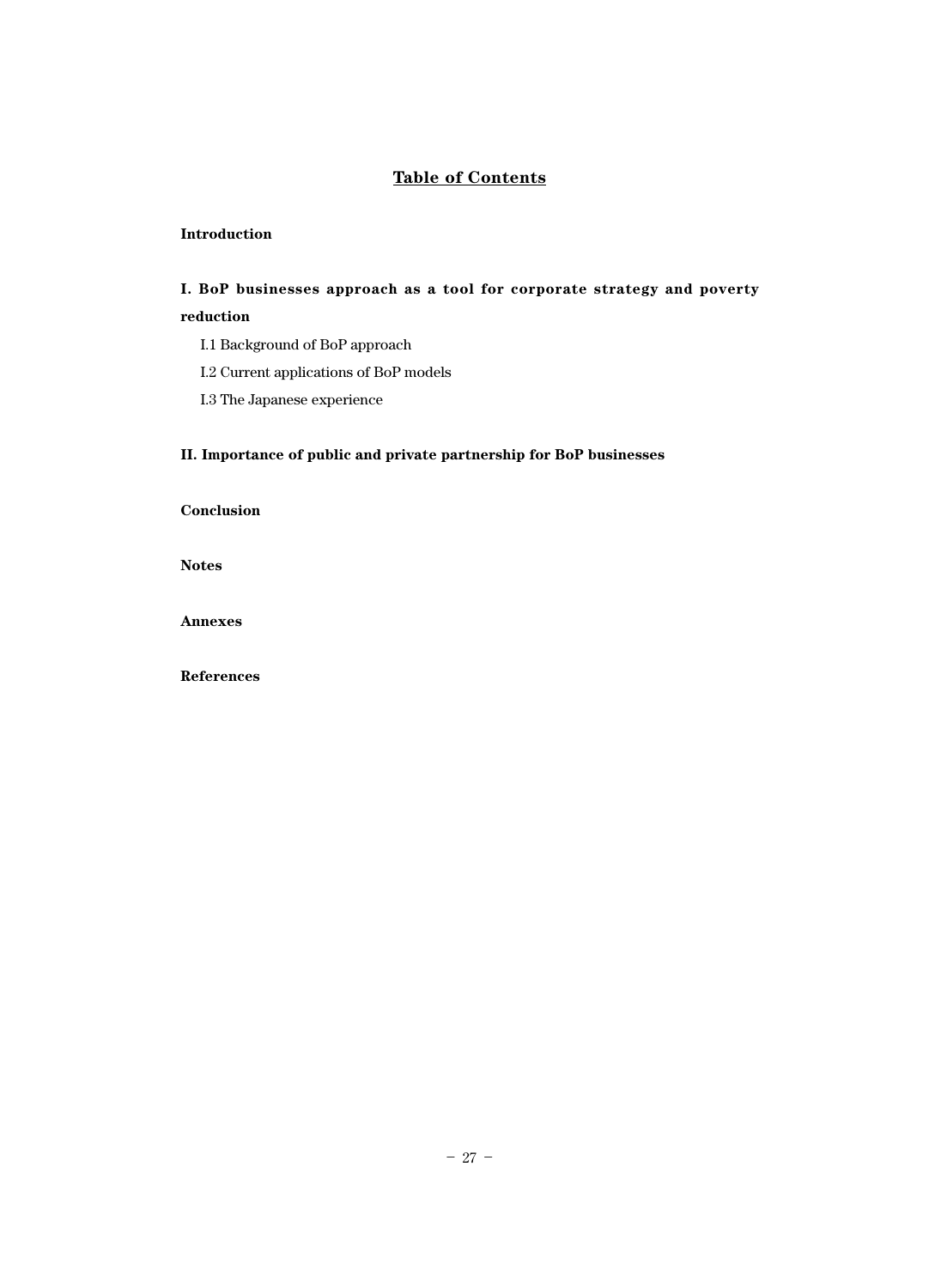#### **Introduction**

**"**Foreign Aid Isn't" was the title of an article that in 1982 Peter Bauer coauthored. Later on, in 2006, William Easterly, following the same idea, argued that foreign aid is not sufficient to raise living standards in developing countries because many countries have remained mired in poverty despite receiving substantial foreign aid<sup>3</sup>.

The relation between aid and economic growth has been widely discussed in research and policy circles. This discussion influenced development perspectives and the directions of both funding agencies and recipient countries. At international level, conferences such as the Millennium Declaration (MDG Goals) in 2000, as well as the Monterrey Consensus in 2002 called for more support to ODA and to enhance aid effectiveness. As the ODA's measurement results suggested new directions needed to be adopted by funding agencies in order to improve the ways ODA was targeting the poor4 . There was an enormous interest in finding new paths on how ODA can improve the delivery of aid to the poor. In this regard, the idea to include the private sector in this framework was raised. And, the possibility that the private sector include the poor at the bottom of the pyramid as consumers or as part of the value chain was an appealing idea brought by C.K. Prahalad.

In 2002, Japan's ODA budget was USD 9.3 billion dollar, making it the world's second largest donor. However, due to economic pressures for reducing the size of its ODA, Japan was unable to commit for increasing the level of aid at Monterrey Consensus. Japan revised its ODA charter in 2003, in order to incorporate new strategies more in tune with current international and domestic realities. And, by 2008, two major public organizations for implementation of ODA, JICA (Japan International Cooperation Agency) and JBIC (the Japan Bank for International Cooperation), were merged into one agency, which initialized a new stage in Japanese management of ODA. Finally, 2009 can be considered the outset of BoP business in Japan since the Ministry of Economic, Trade and Industry  $(METI)^5$  invited tenders to conduct studies in developing countries in order to develop BoP related business. Following by other agencies such as JETRO and JICA in the implementation for BoP projects, and UNDP collaboration, the idea of BoP business has influenced the decision of several CEOs to venturing in the markets of the developing countries. The media and private enterprises looked at this new way of making business with curiosity, due to the consequences of Lehman crisis, that motivate Japanese companies to search for new markets beyond the OECD countries (See Annex 1 and 2).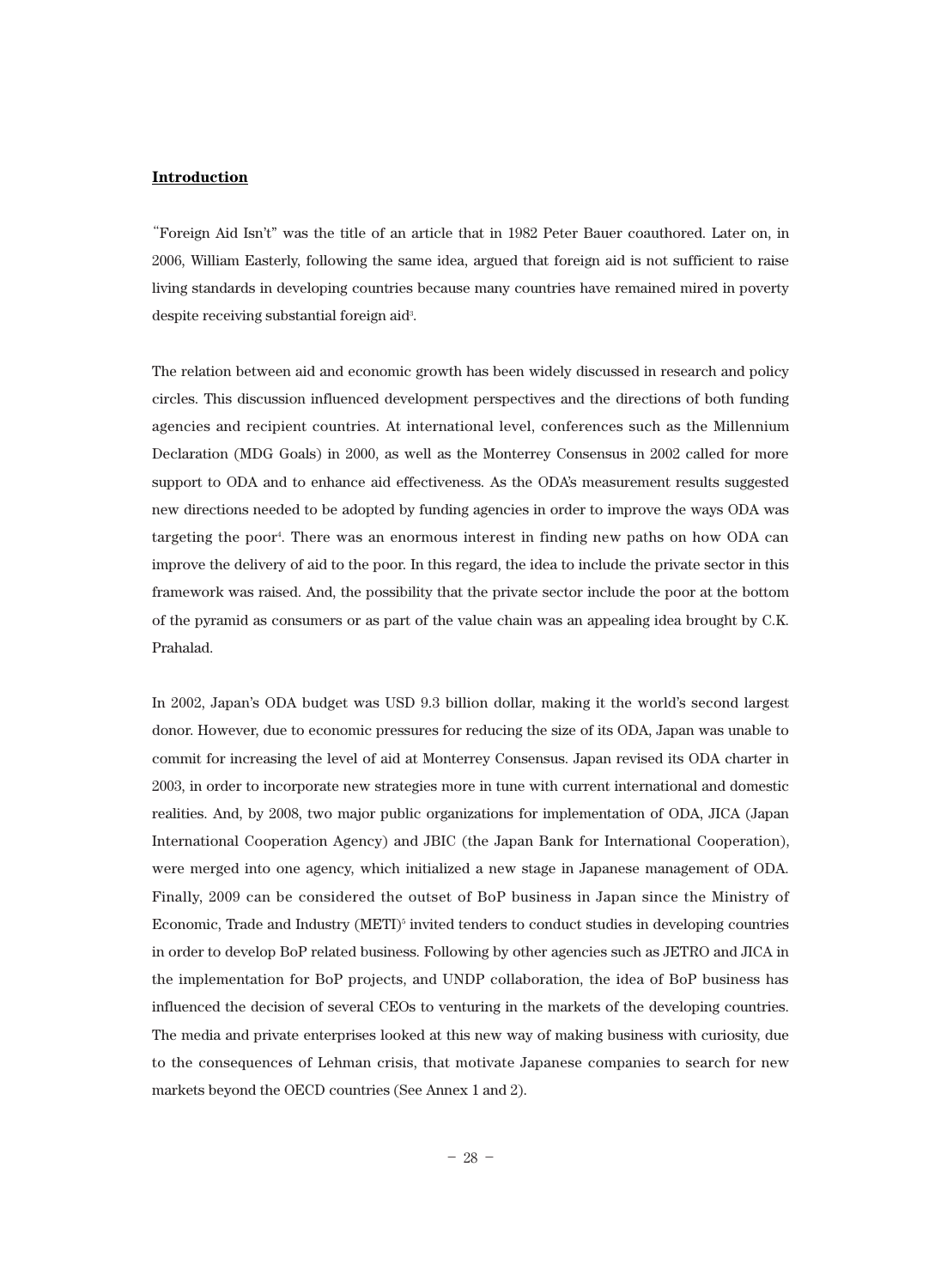#### **I. BoP businesses approach as a tool for corporate strategy and poverty reduction**

BoP business approach (also referred as inclusive business) promotes the inclusion of the poor as consumers, suppliers (of goods and services within the value chain), distributors and income earners. Research on inclusive business argues that generating employment and income opportunities for the low-income segment at the base of the pyramid can be an important and sustainable driver of poverty reduction (Prahalad and Hart 2002; Prahalad and Hammond 2002; London 2007; UNDP Report MDG: Everyone's business 2010). Initial studies on BoP business took an income-based definition, thus targeting approximately four billion people with a daily income of \$1 - \$2. Further studies on poverty reduction stress the fact that poverty is a complex multidimensional phenomenon that cannot be adequately defined only by income-based measure (London, 2007) and it was proposed the adoption of inclusive business definition by stressing innovation and response to the local needs of the poor.

#### I.1 Background of BoP approach

Initial studies concerning BoP approach assumed that the combine pursuit of corporate profit and poverty eradication is possible because there is latent collective purchasing power of low-income population that private corporations are able to mobilize by turning them into consumers, suppliers, distributors or income earners. Prahalad explained that this is possible to be done by creating affordable, accessible and available products or services. For instance, single-serving packaging for basic consumption goods, such as laundry soap and tea (to increase affordability); observing late opening hours (to facilitate accessibility) and to set up franchise style rural distribution channels, like shampoos and body lotions (to increase availability and choice in remote areas). Indeed, the possibility of including the private sector in development by implementing BoP businesses has been a very appealing idea. However, initial approaches seemed rather optimistic and were subject of several criticisms by both business and development circles.

Critics of BoP approaches highlight the difficulties for companies to achieve profits only by selling to the poor. Empirical evidences that justify how corporations can be sustainable and make a fortune by venturing in high-risk environments like in a BoP environment are very little, since there is a low margin of earning on each small BoP transaction due to high transaction costs, lack of infrastructure and weak institutions (Landrum 2007; Sprague 2008). From the poverty alleviation perspective, the main consideration was that corporations would successfully manage to raise people's living standards by selling to the BoP (Jenkins 2005; Karnani 2007).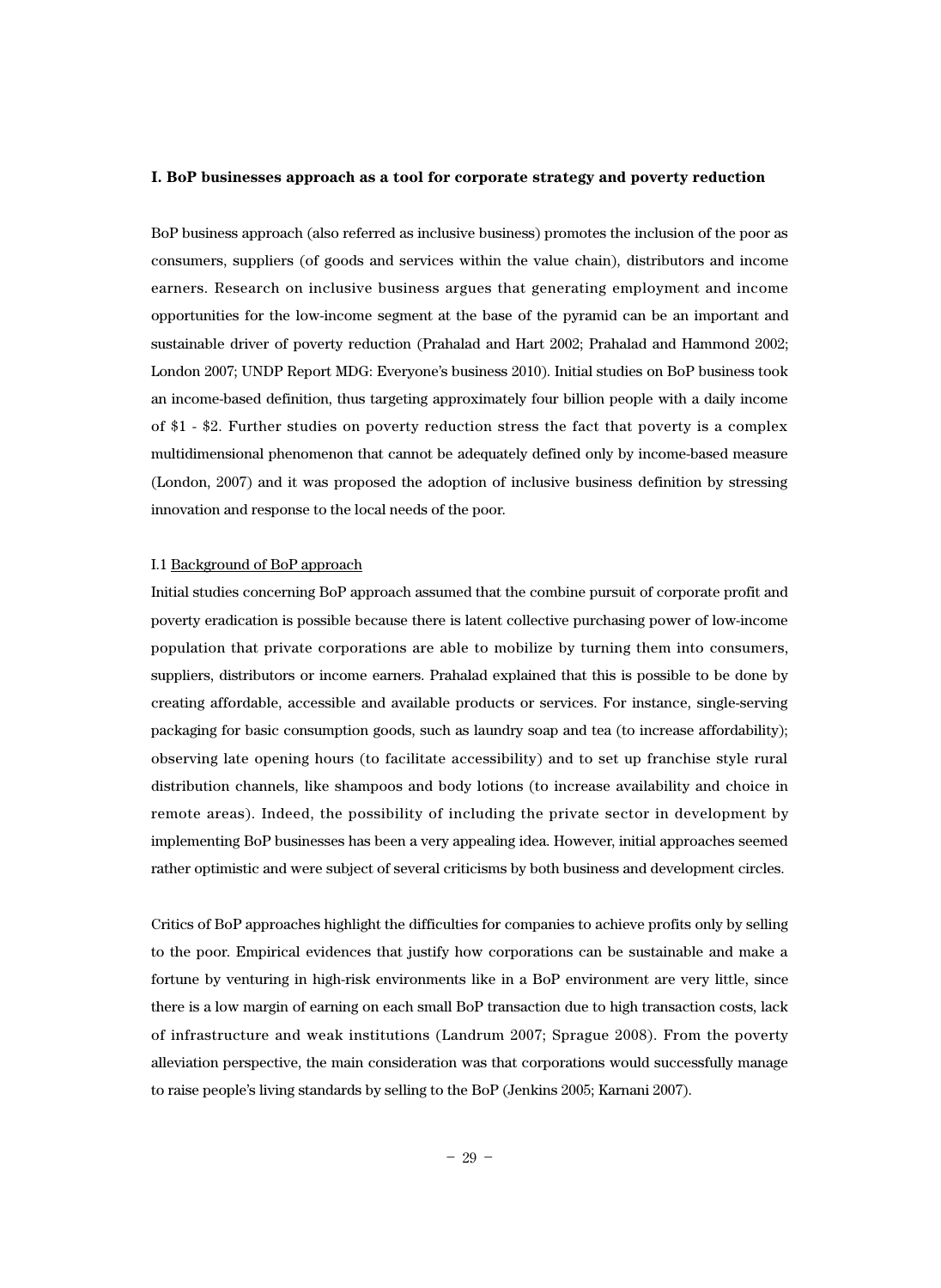Even thought, critics emphasized practical difficulties on implementing BoP projects in developing countries that will generate profits and alleviate poverty; there was a strong interest of private sector, ODA funding administration, international organizations, and in general, from the international community to deepen more into this issue and create solid projects that conduct to successful implementation of BoP projects.

#### I.2 Current application of BoP models

New approaches on BoP models shifted from the traditional linear innovation approach (that looked at the market from the top-down) towards approaches that require active engagement with the poor. In this regard, innovation is understood under a new BoP model scheme as a societalconstructed learning and capacity-building processes, driven by local needs (concept currently applied under USAID, UNDP and JICA schemes). Besides, innovation is also intrinsically related with the particular social and economical structure of the targeted community. Therefore, BoP communities should be understood by using the concept of subsistence market $6$ , which is characterized by unique traditions, dynamics, specific needs and where even commercial exchanges might have their own informal rules. In this context, subsistence market should be understood from the bottom-up in order to create innovative solutions that satisfy local needs.

In addition, implementation of BoP projects must also take into account power relationships and hierarchies within the BoP community, as well as the relationship between BoP communities and outsiders who administer development interventions. As we already mentioned, BoP markets are high-risk environments with lack of infrastructure and weak institutions. As a response to this difficult environment; informality<sup>7</sup> or extra-legal economy has been developed in most of the BoP communities. The concept of weak institutions is understood as an economy where there are weak contract enforcement system, weak property rights system, corruption, weak judicial system and shortages of economic and policy information. In this scenario, informal economic actors are hidden from the mainstream economic environment creating their own rules for commercial exchange and contract enforcement. Moreover, even the existing private sector in their countries neglects BoP communities due to the belief that there is not profit to be made by serving this segment of the population. As a consequence, this segment is mainly served by the informal sector.

Several studies pointed out that the informal sector languish as dead capital and people could be empower by "formally" using their existing assets to benefit themselves and their communities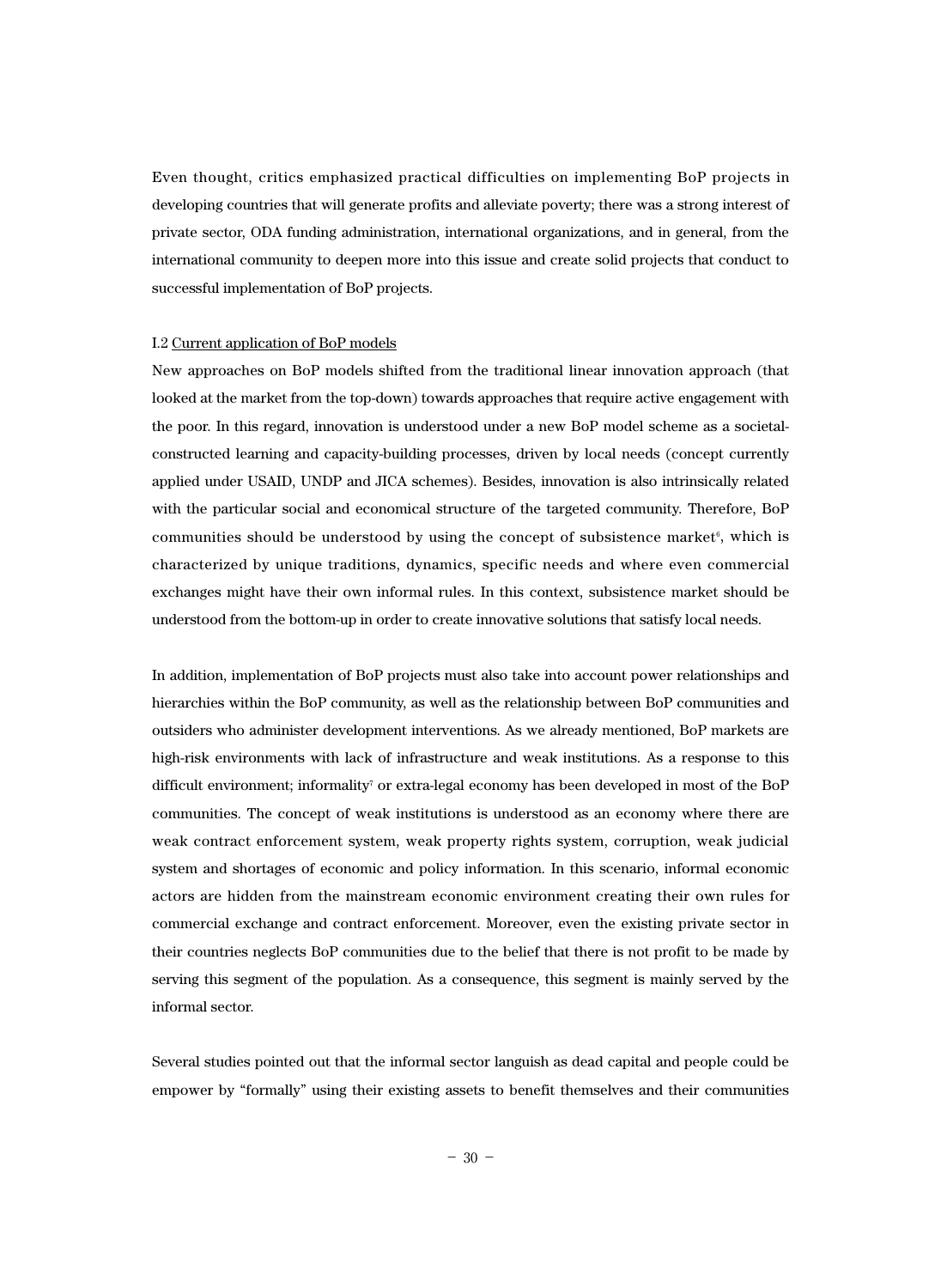(De Soto, 2000). So, the question here is how BoP business or inclusive business projects should be designed to activate the dead capital in order to achieve poverty reduction and generate profit for the corporations involved? The answer is not simple. Due to the aforementioned constrains, companies that intend to expand their overseas businesses into BoP markets should have a vision that extends beyond a bottom line corporative management. In fact, we believe that if the motivation is to gain profit in the short term, probably BoP business will not met this interest. Instead, companies must hold some sort of missionary vocation and should understand the preexisting market place dynamic in order find innovative ways and create a place where they can fit.

In this regard, international organizations such as WBCSD (World Business Council for Sustainable Development) and UNDP have suggested that the world problems should be addressed innovatively, efficiently and in partnership with the BoP community in order to empower them. As the basis of business approaches are highlighted, this framework is also called inclusive business.

#### I.3 The Japanese experience

Since the MDGs were announced in 2000, the trend for corporations in US and EU was to enter into the BoP market. In Japan, corporations have just started to show serious interest since 2009, which was called "First Year of BoP Business". In this regard, there is a feeling that Japanese companies got a late start in BoP business compared with Western companies. However, well before the BoP business concept was conceived, a Japanese company, Yakult Honsha Co., Ltd, managed to enter into a BoP market and develop inclusive business. By analyzing the international business trajectory of Yakult Honsha Co. Ltd., it has been said that the Japanese corporate philosophy, in general, has a strong affinity with the framework of BoP business or inclusive business (Sugawara, 2010). Sugowara pointed out five strengths that made possible for this company to secure the poor as a market and, at the same time, to have a social contribution through core business: a) Steadfast founding philosophy and principles; b) a strong sense of mission; c) a long-term perspective; d) a Gemba oriented stance (workplace or actual location); and, e) outstanding, scientifically backed products. These strengths are not particular of this company but it is rather the style of Japanese companies for doing business (see annex 3).

Since 2009, Japanese government, through METI, JICA and JETRO, is researching possibilities for Japanese private sector to enter BoP markets and is trying to identify how to combine ODA programs and BoP business projects. As conferences about BoP business held in Japan show,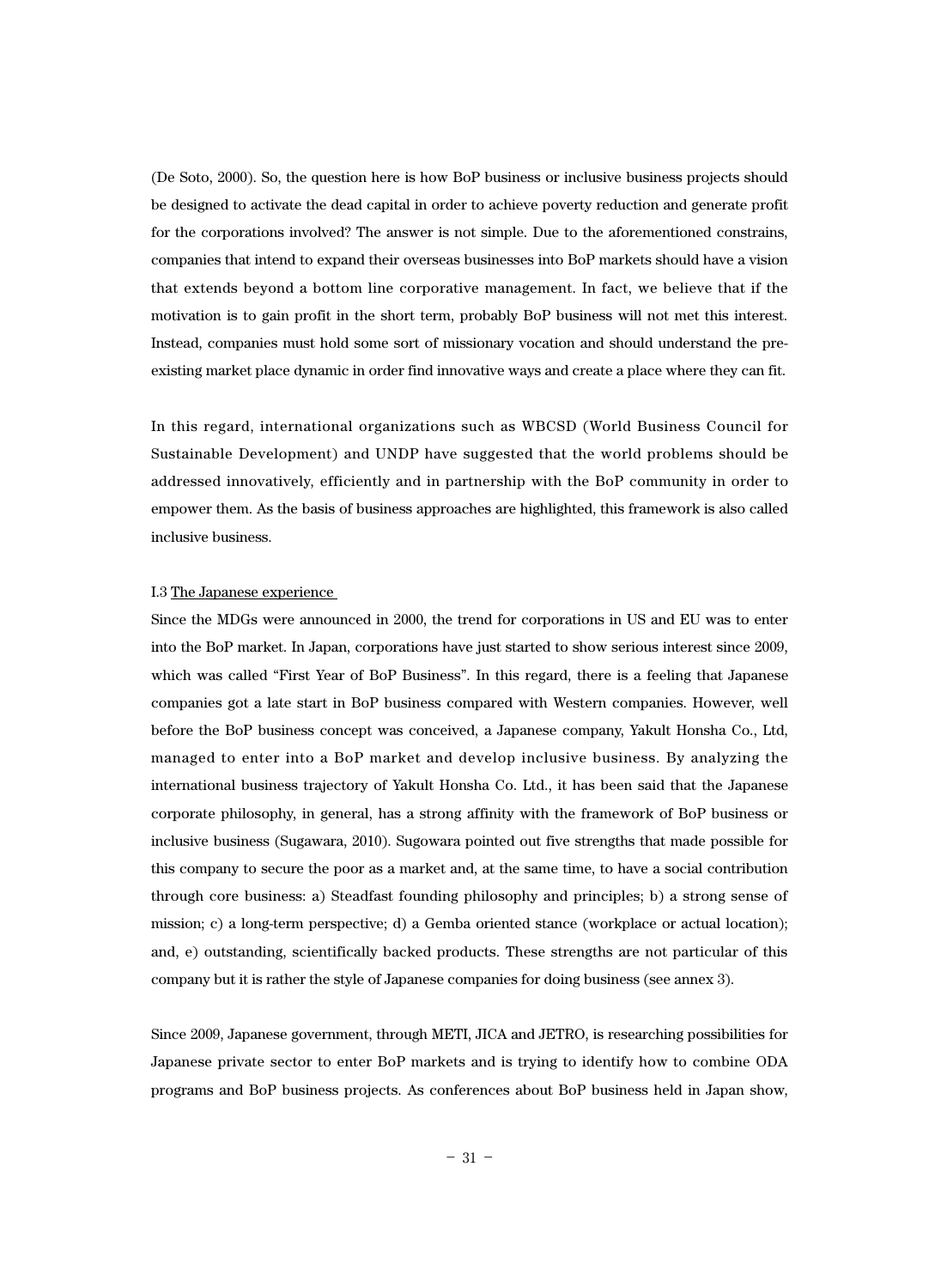Japanese companies are highly interested to venture into BoP market. Previous experiences of Japanese companies that entered BoP market should be tracked back. We would like to emphasize two cases: a) The Japanese corporation Fastening Products Group or YKK Corporation that has global operations in Brazil, Argentina, Bangladesh and Indonesia. Mr. Sarumaru (the Executive Vice President) explained, during the 2009 MOFA/FASID International Symposium organized in Tokyo, that YKK has divided its business activities among local operations in order to achieve more efficient business management. Each region has its own headquarter and business strategies are applied according to the local context. In fact, localization was pursued during the first stage of internationalization, following by the period of regional or bloc management in which regionalization of YKK business was promoted. They divided their global operations between two sectors: consuming countries and manufacturing countries in order to organize the management and division of their businesses. Concerning the way they were actually implementing their operations in developing countries, they pointed out as an example the case of Bangladesh. The executive director mentioned that, even though the manufacturing operations have been sustainable and the labor cost is low, Bangladesh as a country is a high-risk for investment. YKK is not directly involved in ODA resources, but ODA is having some indirect positive impact on its business.

Not only big corporations, but also Japanese small and medium enterprises are trying to venturing into the BoP market. An emblematic case is Japan Poly-Glu which is a small- medium sized company in Osaka, whose strength is in purification technology. With Nippon Poly-Glu's technology, it costs only one dollar to clean one ton of water. In Bangladesh, over the past five years Nippon Poly-Glu has been involved in water purification projects. Annual sales have yet to achieve the 10 million yen threshold, but the technology is now benefitting 40-50,000 people. Nippon Poly-Glu is engaged in a 100-yen per household business. One hundred yen may not be a lot in the Japanese market, but in other countries, 100 yen can be well above the daily allowance for the entire family, so one yen can make a big difference. The problems that the company encountered initially included finding homes that could afford one-yen for 10 liters of clean water and the lack of education in using clean water. This company has already spread its business of selling water purification products in Thailand, Mexico, and many developing countries, with help from NGOs. During the 2009 MOFA/FASID International Symposium organized in Tokyo, Mr. Oda (Chairman and CEO) emphasized that people in BoP market "are not excessively aspiring and they are happy as long as they can live every day". By selling water purification technology the company needed to educate people "but once someone starts cleaning water; they begin to want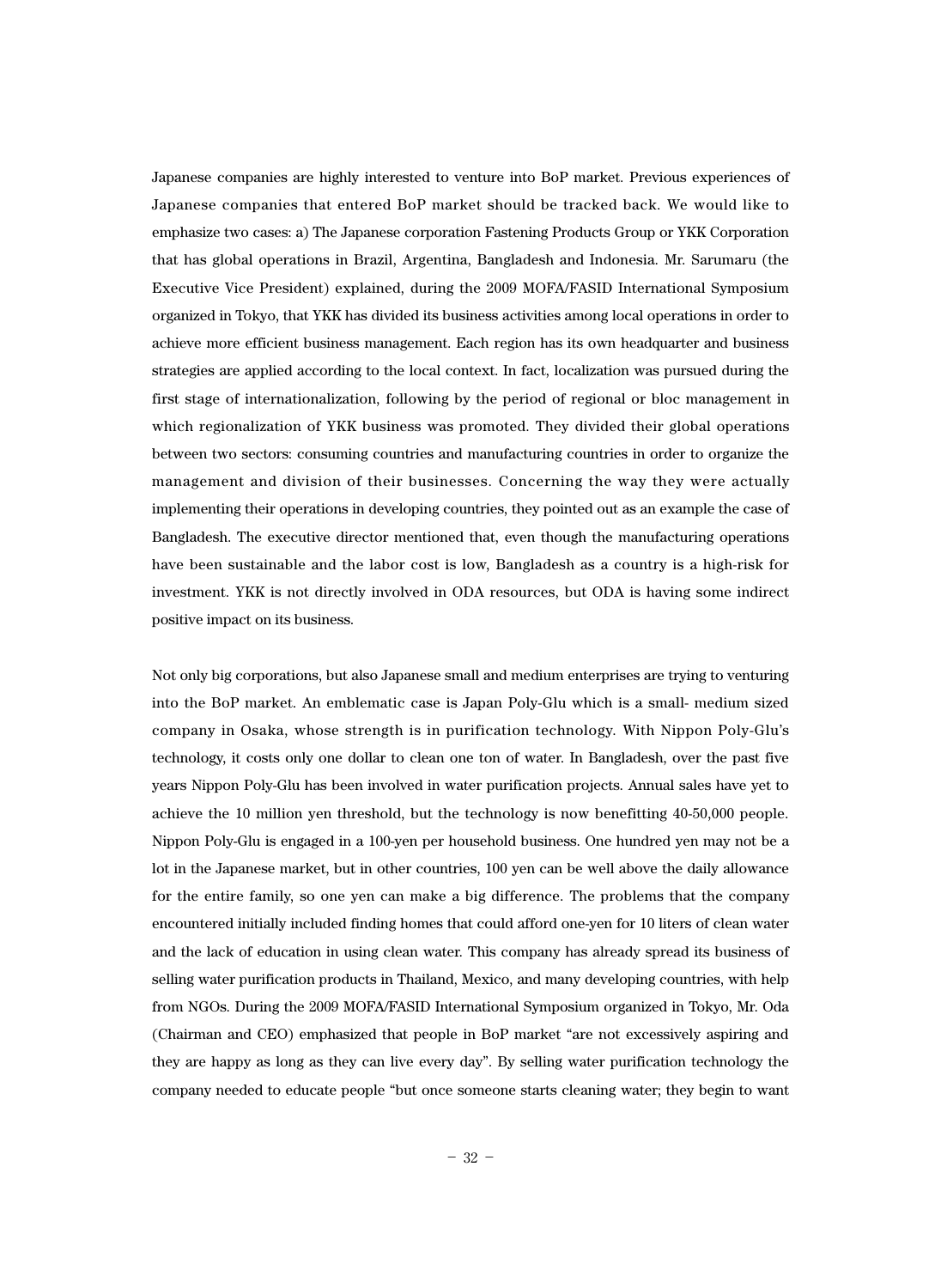to use cleaner water everywhere". So, it is likely that the Bangladeshi consumption of cleaner water may dramatically increase and the local situation might improve by creating employment and improving hygiene. These examples are not the only cases, neither the biggest one, but they are remarkable example of Japanese companies implementing BoP projects in developing countries.

Japanese private sector has shown interest in venturing in BoP markets and there are several cases concerning Africa and South East Asia, but fewer projects are focusing in Latin America. While the geographical proximity of Asia and the high number of population might been the reason for Japan to expand mainly in Asia and in Africa; we believe that Latin America has also high potential for BoP businesses projects to be developed by Japanese companies, as the Report on dead capital in Latin America shows (for further reference on dead capital in Latin America see Annex 4). In fact, Latin America is rich in natural resources that require technology and innovation for their sustainable exploitation. Besides, Latin American countries', as well as Japan, have the urgent necessity to diversify their market since traditional investors from EU and US are currently facing economic recession.

While acknowledging contributions of Japanese private sector in BoP projects, we would to discuss one of Japanese weakness that is the formation of public-private partnership. Research on implementation of BoP business agreed that partnership between public and private sector is extremely important for BoP businesses, especially for SME companies due to BoP markets are very complex economic and social environments, thus public-sector support knowledge is essential.

#### **II. Importance of public and private partnership for BoP businesses**

For BoP business, partnership is the keyword as numerous researches emphasized (London 2002; Prahalad and Hammon, 2002). Partnership between the public and private sector is extremely important since close cooperation among key policy makers and businesses might contribute to the achievement of effective economic development. It also represents a new strategic arena for a variety of players, including governments, corporations, international organizations, aid agencies, NPOs, NGO and practitioners in order to generate new opportunity through mutually benefits.

Under the win-win-win scheme, JICA, JETRO and METI are trying to build strong partnership with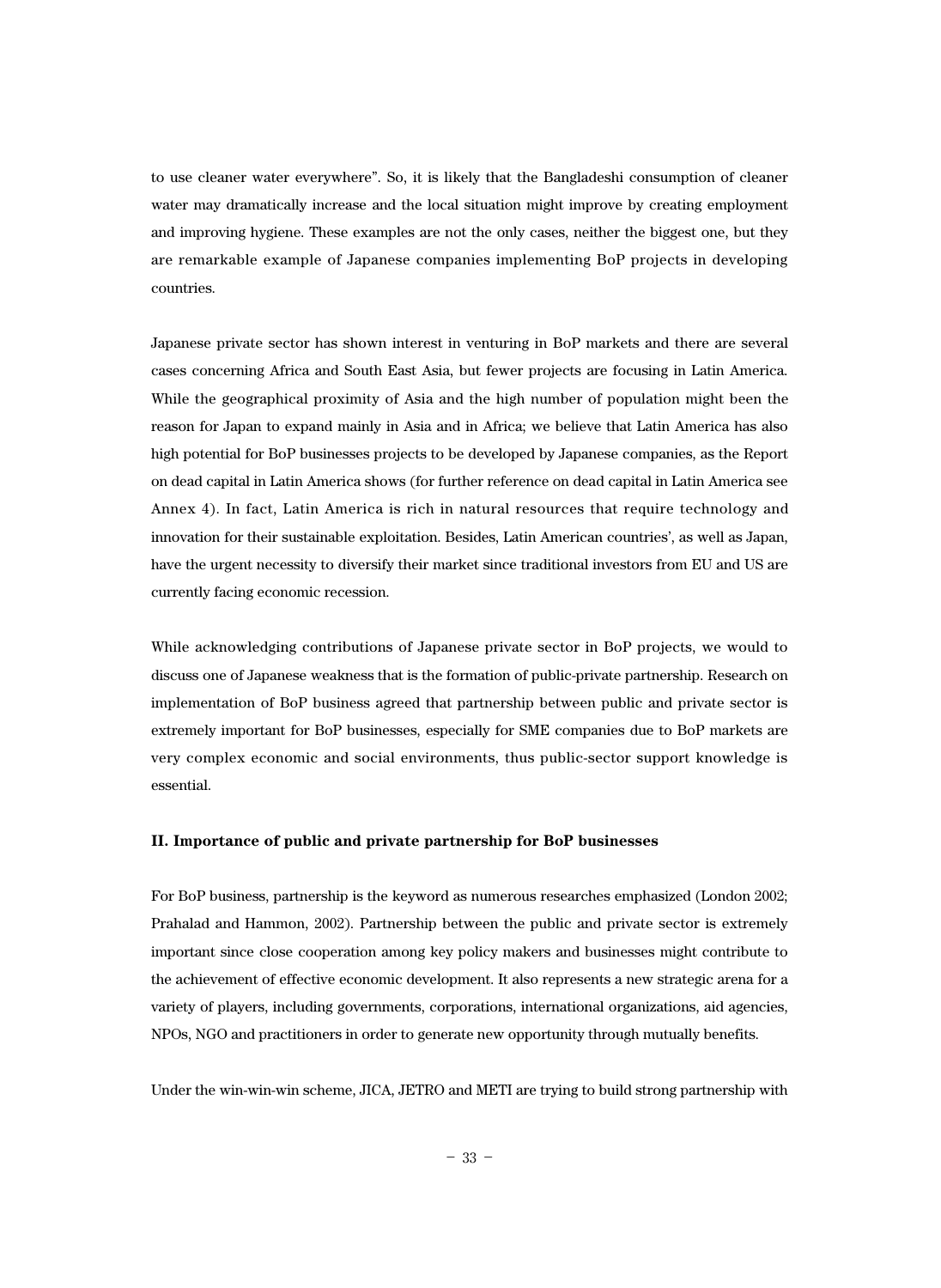the private sector by supporting improvement of the business environment in developing countries. Therefore, positive outcomes will result for developing countries, private enterprises and ODA. In this regard, there is a strong need for ODA to play as catalyst to attract and mobilize more private funds through developing business environment, sharing risks of development project and capacity building of developing countries. All the agencies related with ODA, such as JICA, have knowledge of development and international cooperation that will be useful in this scheme.

Even thought Japan has expressed its intention to strengthen public-private partnership through multiples documents and conference, this is still a weakness. Traditionally, private and public sectors are been characterized by their autonomy and limited collaboration. In the Japanese public policy system, the procurement of services and products from the private sector in partnership with the government has always existed and is enable by the legal framework (such as the Act on Promotion of Private Finance Initiatives Law). However, in practice, initiatives in facilitated private sector involvement are limited and public sector seems to be very strict in that sense. In fact, public-private partnership is a concept which involves the public and private sectors working in co-operation and partnership to provide (public) goods and services. This concept originated in the UK, and was followed by other western countries, making it an established mean for providing public services across the world. However, Japan public policy structure is not friendly towards partnership, and in this framework, foreign aid administration or ODA is probably the sector where partnership had developed more. Under partnership schemes in ODA, NGOs has also been encouraged to participate. In 2002, JICA Partnership Program (JPP) commenced and the aim was that NGOs support and cooperate with the implementation of projects. Japanese universities were also encouraged to utilize their accumulated knowledge and experience for assisting activities in developing countries. On the other hand, there are not many cases in Japan in which companies work together with NGOs as partners in business, and some existing cases are related mainly for CSRs initiatives.

We believe that "All-Japan" approach, which means an effective collaboration between public sector, private businesses as well as NGOs, will result in a better exchange of information and an effective tool to create adequate innovation in a framework of BoP business projects, but it will be also useful to Japan to strength its inner role as a leader nation in the international community.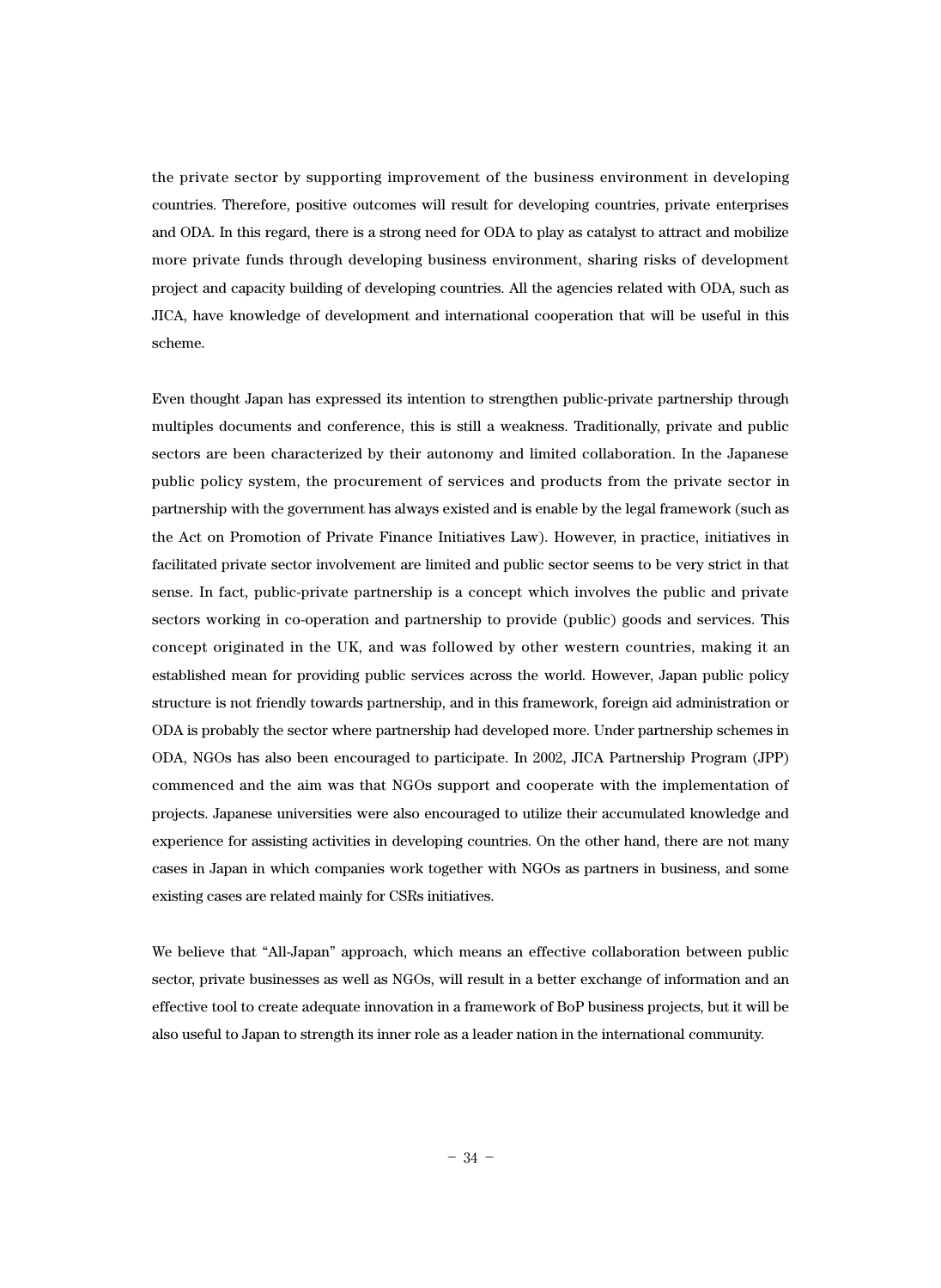#### **Conclusion**

Now is time for Japanese private sector to strength partnership with the public sector and target the world's 4 billion people living in poverty as consumers, employees and producers; in order to design and implement successful BoP business projects. Under this scheme, Japanese ODA should function as a catalyst to attract and mobilize private funds from Japanese companies to developing countries. As we mentioned, one of the shortcoming of aid administration was the failure in targeting the poor. But, private corporations are in better position to mobilize BoP consumers by turning them into consumers, suppliers, distributors or income earners. For this reason, partnership should be strengthening in order to conduct effective design and implementation projects in BoP business.

Another important point is concerning the creation of innovation and the response of local needs of the BoP community. As innovation is intrinsically related with the particular social and economical structure of the targeted community, BoP communities should be understood from the bottom-up in terms of traditions, dynamics and particular social schemes. Besides, power relation, weak institutions and informality should also be understood before venturing in a BoP market. For this reason, companies might find it difficult to do it alone and the support of the international cooperation agency is important. So, it will be possible to designed projects that activate the dead capital and reach poverty reduction. However, Japanese companies are in a better position than ODA to mobilize the dead capital; in this regard, BoP business schemes are in tune with their corporate philosophy as previous projects have shown.

Finally, we would like to take into consideration an idea that came to us by assisting to some conference on BoP business projects in Tokyo<sup>s</sup>: "BoP markets are economically active". Assumptions that ODA and developed countries are givers and the poor are passively waiting for help should be erased. Instead, approaches should be tackling BoP markets from the bottom-up in order to activate the dead capital that subsists under the informality. In order to do this BoP approaches suggest the inclusion of them into the value chain. In this conference was emphasized that Japanese inclusive business projects have been outstanding so far.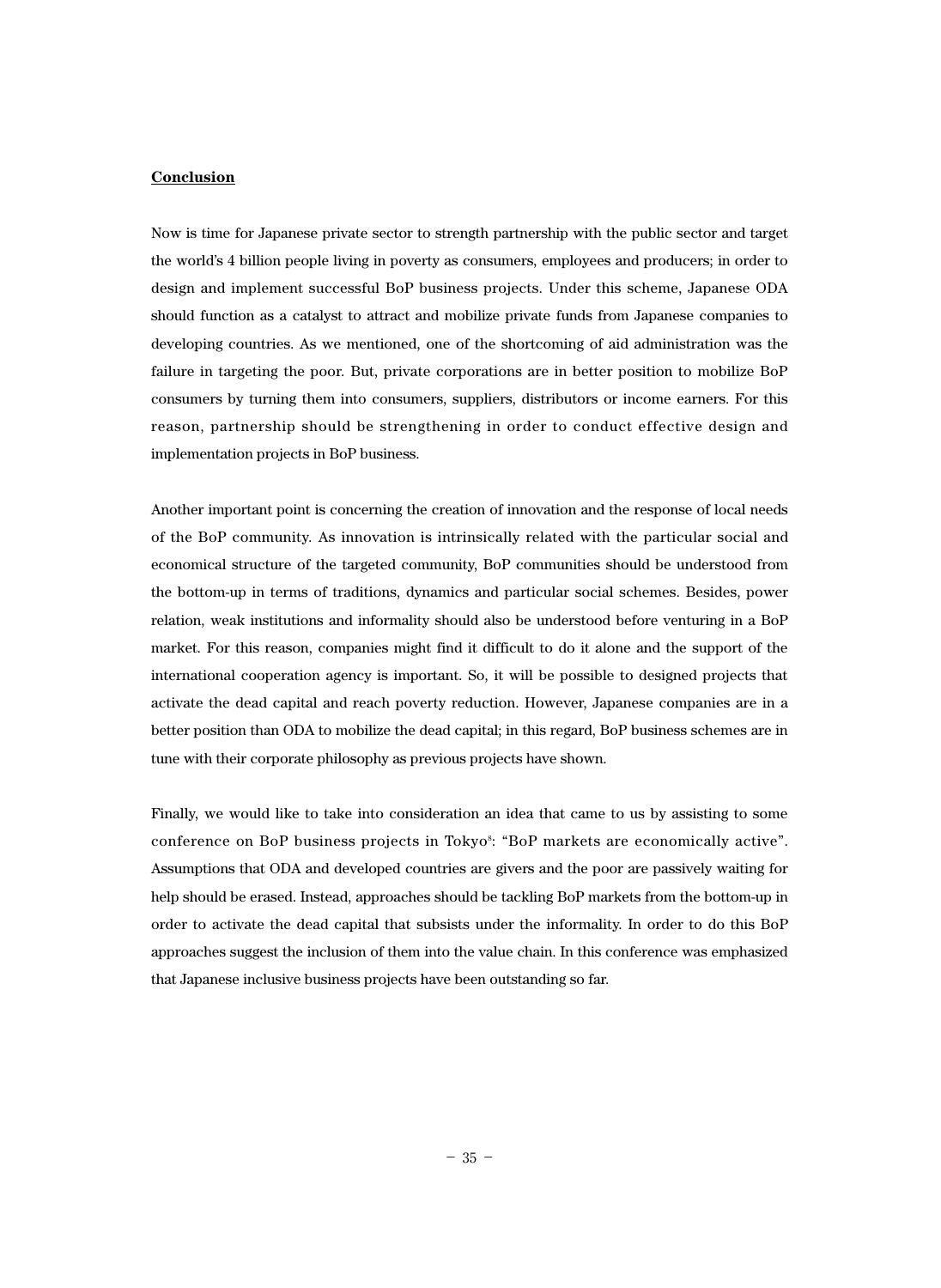#### **Notes**

1 BoP means "Bottom of the pyramid" or "Base of the pyramid" is a terminology used to indicate businesses that target low income population in developing countries. Recently, WBCSD (World Business Council for Sustainable Development) has advocated terminological change of this term to inclusive business. In this essay, we are going to refer to both terminologies.

2 These examples were highlighted by the UNDP Administrator, Helen Clark during the MDG Conference "The MDG and Business: Potentials of the Private Sector for Achievement of the MDGs" held in Tokyo on 3rd June, 2011.

3 Foreign Aid Isn't?: A book review by Prakash Loungani on "The White Man's Burden: Why the West's Efforts to Aid the Rest Have Done So Much Ill and So Little Good" authored by William Easterly. Prakash Loungani was Chief, Policy Communications, External Relations, Department International Monetary Fund, 2006. http://www.imf.org/external/np/vc/2006/083106.htm

4 **MDG** (Millenium Development Goals): In 2000, 189 nations made a promise to free people from extreme poverty and multiple deprivations. This pledge became the eight Millennium Development Goals to be achieved by 2015. http://www.beta.undp.org/undp/en/home/mdgoverview.html

**Monterrey Consensus** on Financing of the International Conference for Developing. Agreements and Committements adopted in Monterrey, Mexico, 18-22 March 2002. http://www.un.org/esa/ffd/monterrey/MonterreyConsensus.pdf

5 The METI had been researching BoP related business in the contexts of Public-Private Partnerships, for a few years, and in September 2009, 10 companies were selected to conduct feasibility studies. This scheme is similar to the USAID or UNDP model.

6 Subsistence marketplace is integrated by the billions of individuals living in substandard housing, with limited or no education; having limited or no access to sanitation, potable water, and health care; and earning minimal incomes. Subsistence consumers and entrepreneurs have been largely ignored by contemporary marketing and management research and practice, but are poised to become a driving economic force and business development. It is expected that subsistence consumers will be much more active in the marketplace in the near future, because of expanded access to products and information through the Internet and wireless technologies (Davis & Stephenson, 2006). Moreover, the combined purchasing power of these consumers, already in the trillions of dollars, is likely to grow at higher rates than that of consumers in industrialized economies (Viswanathan and Rosa, 2007).

7 The informal sector is made up of entrepreneurs who produce legitimate goods and services without proper permits and legal status because they are locked out of the formal-legal economy by a maze of regulations, excessive procedures, high tax rates, and other barriers to market entry. Both the entrepreneurs and their employees lack protection of the law, access to formal sector services such as credit, and are prey to corrupt officials (De Soto, 2000).

8 MDG Conference "The MDG and Business: Potentials of the Private Sector for Achievement of the MDGs" held in Tokyo on 3rd June, 2011.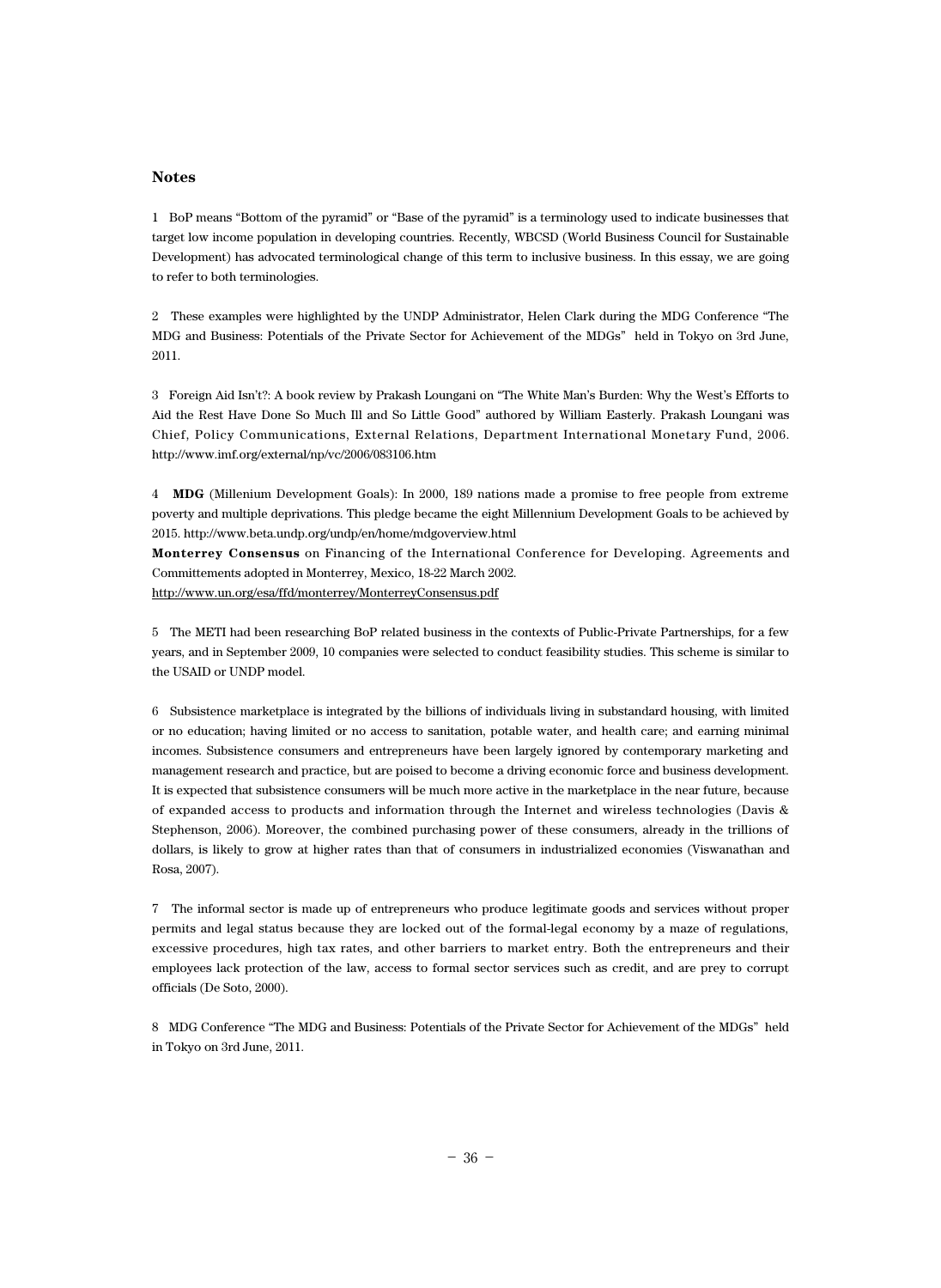### **JICA's initiatives in promoting BoP business among Japanese companies**

JICA's initiatives aim to promote inclusive business development among Japanese companies in developing countries and simultaneously foster sustainable development. In this regard, JICA select project proposals through a public bidding that intend to contribute towards poverty alleviation and empowerment of local communities in developing countries. Maximum project funding available is limited to 50 million yen within 3 years.

|   | Country    | Proposed by                                              | <b>Cooperative company</b>                     | Project title                                                                                                                |
|---|------------|----------------------------------------------------------|------------------------------------------------|------------------------------------------------------------------------------------------------------------------------------|
| 1 | Indonesia  | NTT Communication<br>Corporation                         |                                                | Preparatory survey on BoP<br>Business on hybrid education<br>business                                                        |
| 2 | Indonesia  | <b>Sumitomo Metal</b><br>Industries Ltd.                 | <b>Sumitomo Forestry</b><br>Co. Ltd.           | Preparatory survey on BoP<br>business on slag fertilizer in peat<br>bog areas                                                |
| 3 | Cambodia   | ARUN, LLC                                                |                                                | Preparatory survey on social<br>investment for the development of<br><b>BoP</b> business                                     |
| 4 | Vietnam    | EARTHNOTE Co.<br>Ltd.                                    | Daiwa Institute of<br>Research Ltd             | Preparatory survey on BoP<br>business on the production of bio<br>ethanol                                                    |
| 5 | Bangladesh | Institute for<br>Skywater<br>Harvesting Co. Ltd.         | PADECO Co. Ltd.                                | Preparatory survey on BoP<br>business on rainwater tanks with<br>microcredit system                                          |
| 6 | Bangladesh | PEAR Carbon Offset Energy&Environem<br>Initiative Ltd.   | nt Institute INC.<br><b>Alcedo Corporation</b> | Preparatory survey on CDM<br>business by introduction of energy<br>micro utility system in rural areas                       |
| 7 | India      | <b>SHIKOKU</b><br><b>CHEMICALS</b><br><b>CORPORATION</b> | Waseda University                              | Preparatory survey on BoP<br>business on safe water supply and<br>establishment of its supply chain<br>for poverty reduction |
| 8 | India      | <b>ITOCHU</b><br>Corporation                             |                                                | Preparatory survey on BoP<br>business on water purification for<br>poverty reduction                                         |

## **JICA Preparatory Survey for BoP business promotion - List of projects announced on August 6, 2010**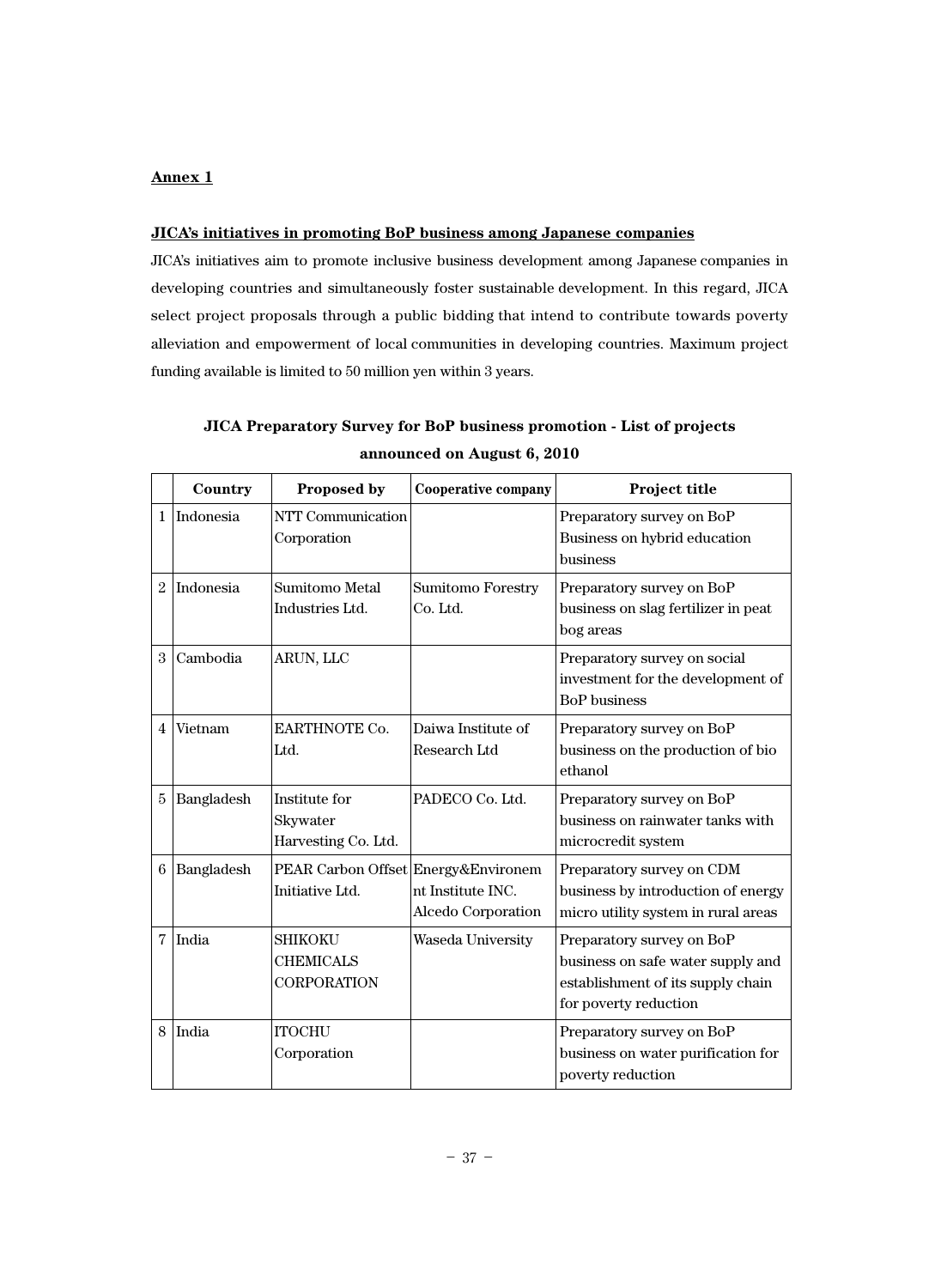|   | Country       | <b>Proposed by</b>                              | <b>Cooperative company</b>                                                                                                                                                 | Project title                                                                                               |  |
|---|---------------|-------------------------------------------------|----------------------------------------------------------------------------------------------------------------------------------------------------------------------------|-------------------------------------------------------------------------------------------------------------|--|
| 9 | India         | Kokuyo S&T Co.<br>Ltd.                          | Change Co. Ltd.                                                                                                                                                            | Preparatory survey on<br>commercialization of stationeries<br>for the profit generation of BoP              |  |
|   | 10 Sri Lanka  | Toyota Tsusho<br>Corporation                    |                                                                                                                                                                            | Preparatory survey on BoP<br>business on water supply in non-<br>supply areas                               |  |
|   | 11 Kenya      | <b>SANYO Electric Co.</b><br>Ltd.               |                                                                                                                                                                            | Preparatory survey on BoP<br>business on solar lantern                                                      |  |
|   | $12$ Kenya    | Sumitomo<br>Chemicals Co. Ltd.                  |                                                                                                                                                                            | Preparatory survey on BoP<br>business on long-lasting<br>insecticidal net for the poor                      |  |
|   | 13 Tanzania   | Japan Jatropha Inc.                             |                                                                                                                                                                            | Preparatory survey on BoP<br>business on Jatropha production                                                |  |
|   | 14 Tanzania   | <b>NICHIEI</b><br>International<br>Incorporated | Pantel International<br>Co. Ltd.                                                                                                                                           | Preparatory survey on BoP<br>business on production of solid<br>fuel for households and SMEs                |  |
|   | $15$ Rwanda   | Organic Solutions<br>Japan Ltd.                 |                                                                                                                                                                            | Preparatory survey on BoP<br>business on microbial material for<br>agriculture and public health            |  |
|   | 16 Mozambique | <b>Japan Resources</b><br>Energy<br>Development | Association of African<br><b>Economy and Development</b><br>JAPAN ECA Committee -<br><b>Construction Engineering</b><br>Consultants Co. Ltd. - Ishi<br>Iron Works Co. Ltd. | Preparatory survey on BoP<br>business on energy conversion                                                  |  |
|   | $17$ Ghana    | Sony Computer<br>Science<br>Laboratories Inc    | Sony Corporation                                                                                                                                                           | Preparatory survey on BoP<br>business on off-grid energy<br>solutions in unelectrified area                 |  |
|   | 18 Ghana      | Ajinomoto Co. Inc.                              |                                                                                                                                                                            | Preparatory survey on BoP<br>business on nutrient enriched food<br>during weaning period                    |  |
|   | $19$ Ghana    | <b>Community Road</b><br>Empowerment<br>(CORE)  | PADECO Co. Ltd.<br>International<br>Associates Ltd.                                                                                                                        | Preparatory survey on BoP<br>business on road maintenance in<br>rural villages by using DONOU<br>(sandbags) |  |
|   | $20$  Senegal | Yamaha Motor Co.<br>Ltd.                        | <b>System Science</b><br>Consultants Inc                                                                                                                                   | Preparatory survey on BoP<br>business on village water supply<br>with clean water system in West<br>Africa  |  |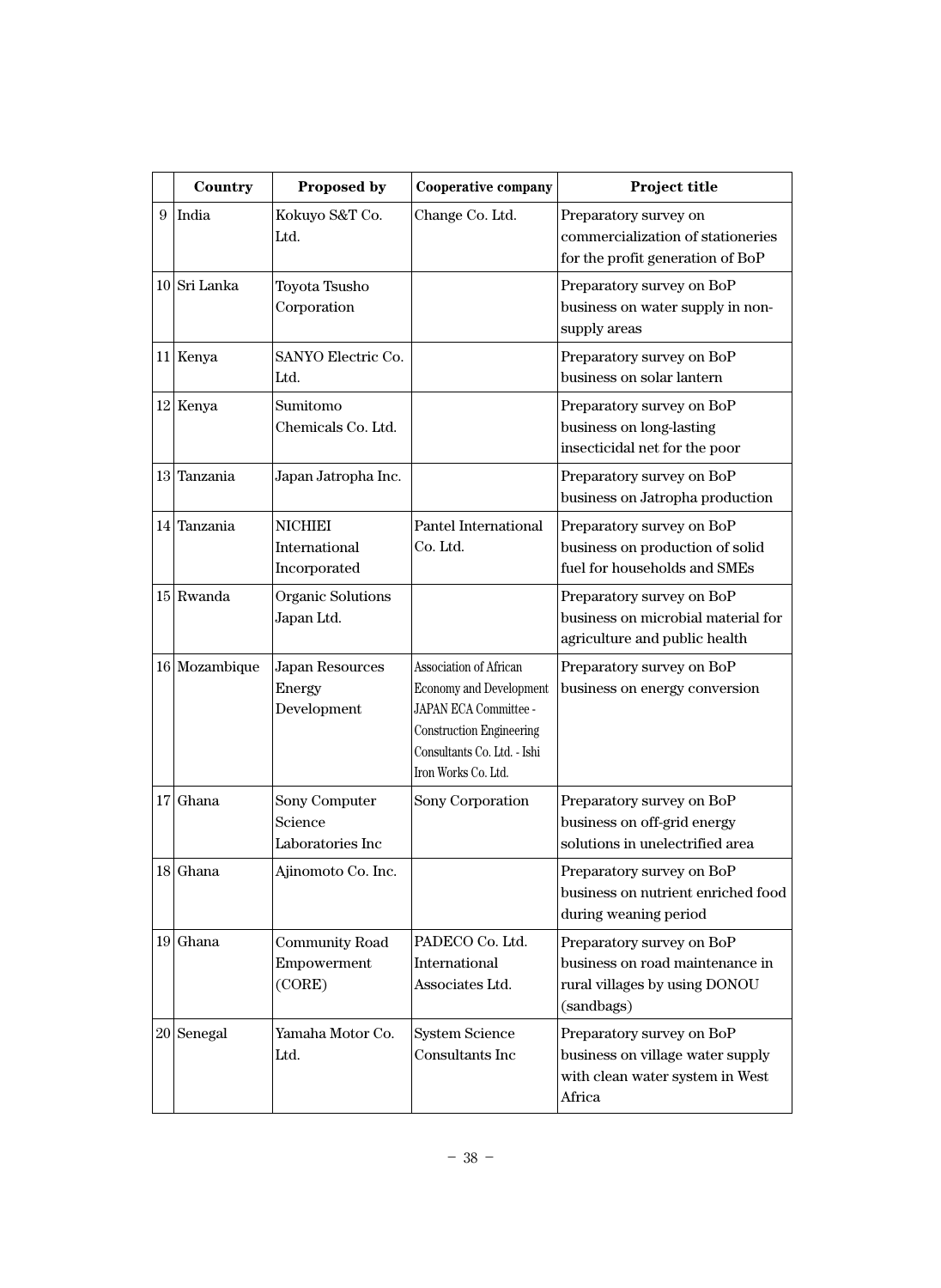### **JETRO's initiatives in promoting BoP business among Japanese companies**

- **●** JETRO has conducted Pilot Demonstration Project for Development and Import Schemes since fiscal year 2007.
- **●** Under this scheme, JETRO supports the development, improvement and import plans from Japanese companies or organizations that intend to import and sell products from developing countries.
- **●** The financial assistance is limited at 500 000 (five hundred thousand) yen and it can include the financial support for business trip, development and improvement of products and import of samples.

|   | Name of the Corporation                                                 | <b>Target country</b> | <b>Products</b>              |
|---|-------------------------------------------------------------------------|-----------------------|------------------------------|
| 1 | Vox Trading Co. Ltd.                                                    | Egypt                 | Herbs (mint, basil, parsley) |
|   | Essence/Lepis Co. Ltd.                                                  | Cambodia              | Silk                         |
| 3 | Kawasakikaki Co. Ltd.                                                   | Kenya, Ethiopia       | Preserved flower             |
| 4 | Kei Kobayashi Co. Ltd.                                                  | Morocco               | Cultivated chili peppers     |
| 5 | ShaplaNeer: Citizens'<br>Committee in Japan for<br>Overseas Support NPO | Bangladesh, Nepal     | Natural Soap (cosmetics)     |
| 6 | FAR EAST Inc.                                                           | Uganda                | Dry fruits and dry ginger    |
| 7 | Yukiguni Maitake Co. Ltd.                                               | <b>Bangladesh</b>     | Bean sprouts                 |
| 8 | Ruise B Co. Ltd.                                                        | Rwanda                | Basket (handicraft)          |

### **A. Pilot Demonstration Project for Development and Import Schemes 2010**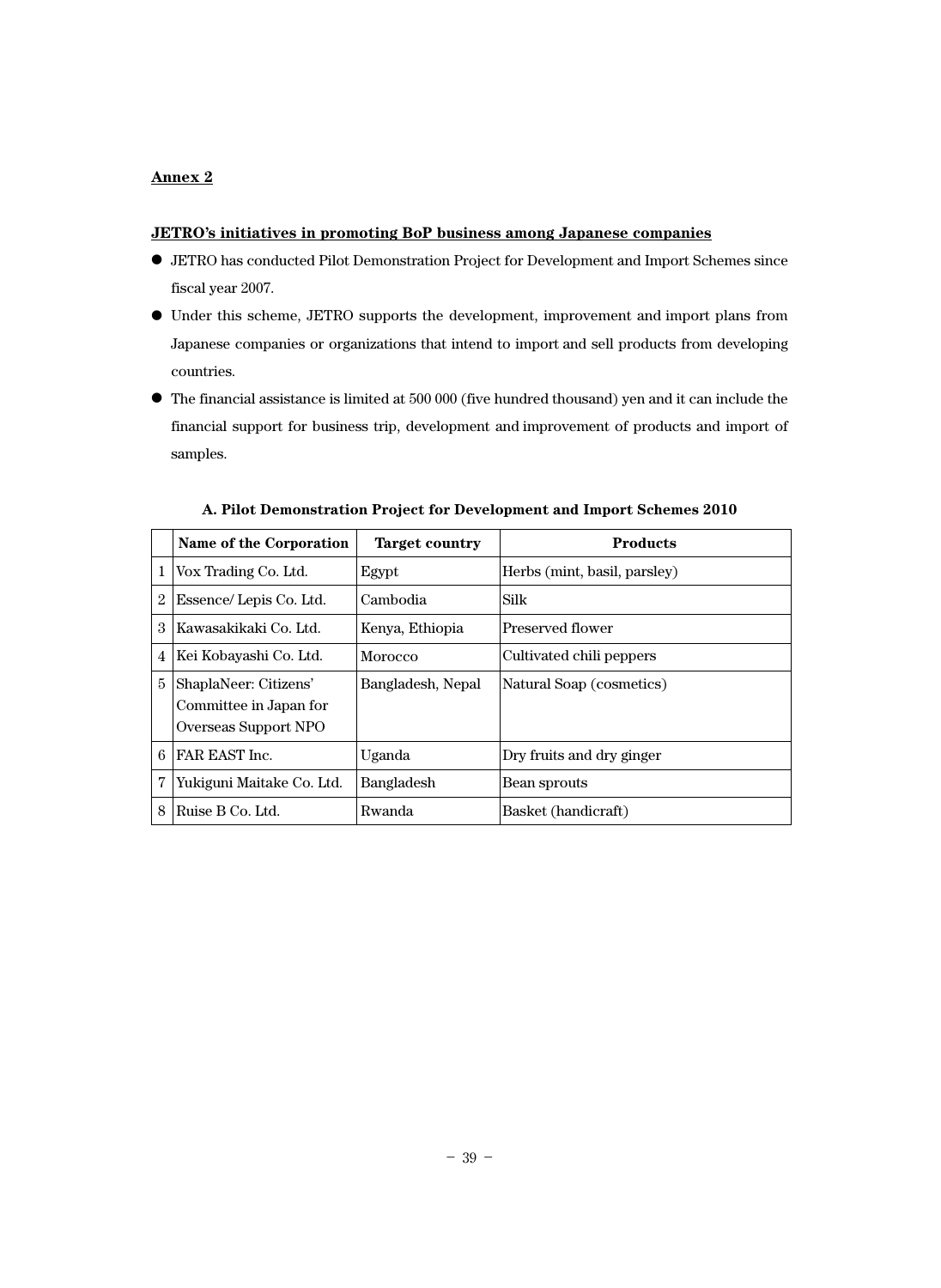|   | Name of the Corporation                       | <b>Target country</b>           | <b>Products</b>                                                                                                   |
|---|-----------------------------------------------|---------------------------------|-------------------------------------------------------------------------------------------------------------------|
| 1 | <b>All Nippon Airways</b><br>Trading Co. Ltd. | Ghana                           | Organic cacao beans                                                                                               |
| 2 | <b>Corporation Smileyearth</b>                | Uganda                          | Organic cotton and shea butter                                                                                    |
| 3 | Zensho Co. Ltd. Kenya                         | Kenya                           | Tea from Tukiriri and Kangaita area.<br>Develop of tea bags and leaf tea products.<br>Use in restaurant industry. |
| 4 | Ruise B Co. Ltd                               | Rwanda                          | Basket (handicraft)                                                                                               |
| 5 | FAR EAST Inc.                                 | Egypt                           | Mineral water                                                                                                     |
| 6 | Dapo Company                                  | Nicaragua                       | Pine needle baskets                                                                                               |
| 7 | Flower Auction Japan Inc                      | Kenya                           | Non native cult leaves                                                                                            |
| 8 | <b>Advanced Material Japan</b><br>Corporation | Myanmar                         | Antimony metal                                                                                                    |
| 9 | Baraka Co. Ltd.                               | Tanzania                        | Mixed spice (powder)<br>New product: Zanzibar mixed<br>Spice (mild and hot)                                       |
|   | $10$ Vox Trading Co. Ltd.                     | Uganda, Ethiopia,<br>Madagascar | Organic cacao, organic vanilla beans and<br>mustard seeds                                                         |
|   | 11 Fair Trade Company                         | Kenya                           | Jam and Organic Herbal tea                                                                                        |
|   | 12 Ecology Health Labo Co.<br>Ltd.            | Egypt                           | Dried Molokhia, dried spinach and dried<br>vegetables                                                             |

## **B. Pilot Demonstration Project for Development and Import Schemes 2009**

## **C. Pilot Demonstration Project for Development and Import Schemes 2008**

|   | Name of the Corporation   | Target country                  | <b>Products</b>                                                                                                 |
|---|---------------------------|---------------------------------|-----------------------------------------------------------------------------------------------------------------|
|   | Baraka Co. Ltd.           | Tanzania                        | Mixed spices                                                                                                    |
|   | Vox Trading Co. Ltd.      | Uganda, Ethiopia,<br>Madagascar | Spices and food materials (cocoa and<br>vanilla beans; mustard seeds; organic<br>vanilla beans and pink pepper) |
| 3 | Ecology Health Labo. Ltd. | Egypt                           | Dried Vegetables (molokheiya and spinach)                                                                       |
| 4 | Fair Trade Company        | Kenya                           | Jam and herbal tea. New product "Hibiscus"<br>& Papaya Jam"                                                     |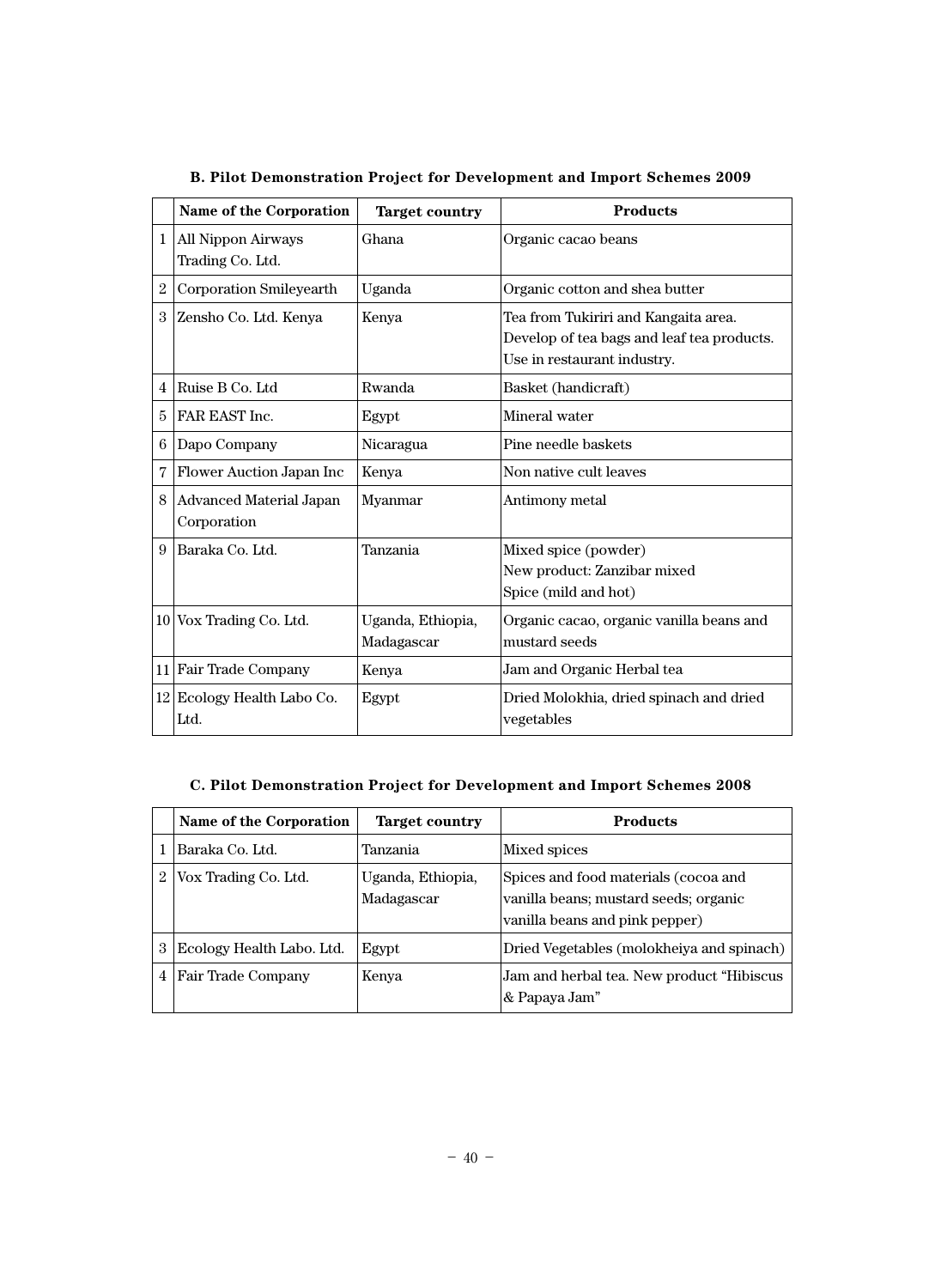

Source: Yakult Annual Report 2008 (Yakult operates in 31 countries)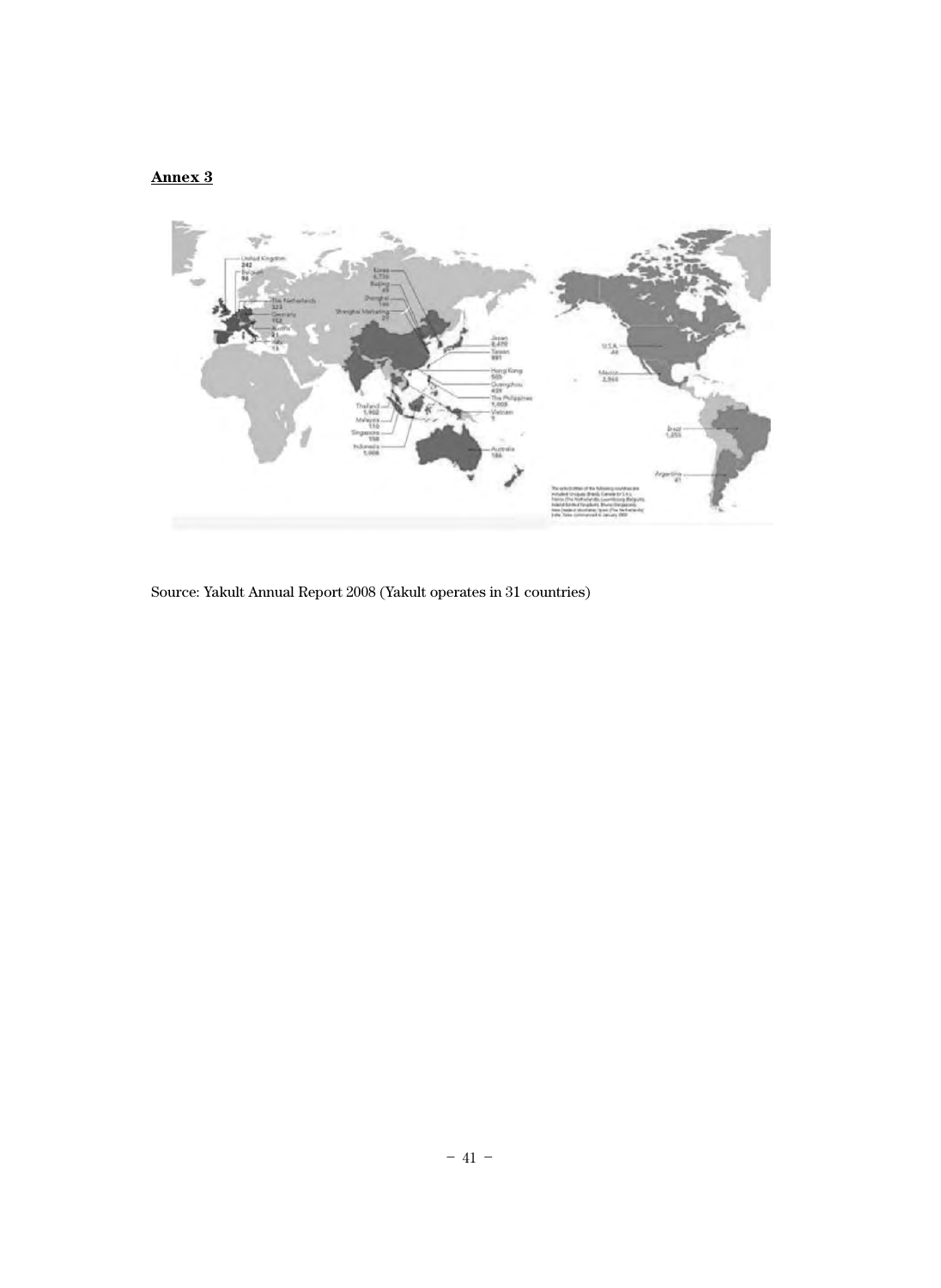## **Dead Capital in Latin America**

|                | <b>Population</b> | dead capital | Dead Capital / | GDP per |                             |
|----------------|-------------------|--------------|----------------|---------|-----------------------------|
|                | (m)               | \$m\$        | citizen        | capita  | <b>Bad Bureacracy ratio</b> |
| Argentina      | 40.1              | \$180,946    | \$4,513        | \$7,726 | 0.58                        |
| <b>Bolivia</b> | 10.4              | \$53,959     | \$5,175        | \$1,724 | 3.00                        |
| Colombia       | 45.8              | \$155,114    | \$3,388        | \$5,087 | 0.67                        |
| Dominica       |                   |              |                |         |                             |
| Republic       | 99                | \$31,087     | \$3,145        | \$5,176 | 0.61                        |
| Ecuador        | 143               | \$56,421     | \$3,944        | \$4,059 | 0.97                        |
| El Salvador    | 6.2               | \$15,435     | \$2,492        | \$3,623 | 0.69                        |
| Guatemala      | 14.4              | \$32,637     | \$2,273        | \$2,662 | 0.85                        |
| Haiti          | 10.1              | \$12,798     | \$1,269        | \$733   | 1.73                        |
| Honduras       | 76                | \$10,557     | \$1,386        | \$1,823 | 0.76                        |
| Mexico         | 112.3             | \$597,267    | \$5,317        | \$8,135 | 0.65                        |
| Panama         | 34                | \$12,269     | \$3,602        | \$7,133 | 0.51                        |
| Peru           | 29.5              | \$56,850     | \$1,930        | \$4,356 | 0.44                        |



http://www.iadb.org/news/docs/ild.pdf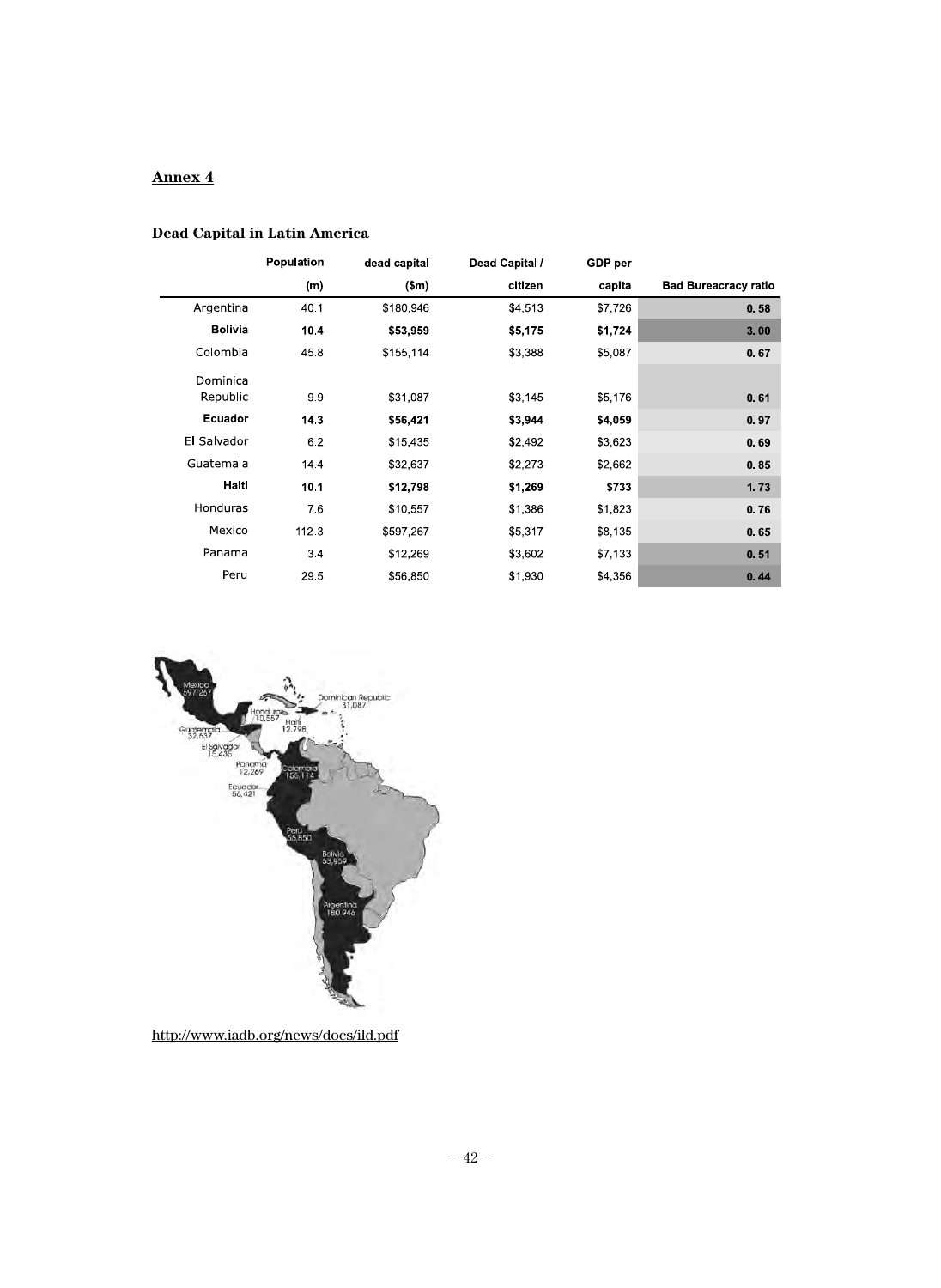#### **References**

De Soto, Hernando. The Mystery of Capital: Why Capitalism Triumphs in the West and Fails Everywhere Else. New York: Basic Books, 2000.

Jenkins, R. (2005). 'Globalization, Corporate Social Responsility and poverty', *International Affairs*, 81 (3): 525-540.

Karnani, A. (2007). 'The mirage of marketing to the bottom of the pyramid: How the private sector can help alleviate poverty', *California Management Review*, 49 (4): 90-111.

Landrum, N.E. (2007). 'Advancing the "Base of the Pramid" debate', *Strategic Management Review*, 1 (1), 1-12.

London, T. (2007) 'A base-of-the-pyramid perspective on poverty alleviation', Working Paper, William Davidson Institute: M. Ross School of Business, University of Michigan.

Prahalad, C.K. (2004) '*The Fortune at the Bottom of the Pyramid: Eradicating Poverty Through Profits.* Upper Saddle River, NJ: Wharton School Publishing.

Prahalad, C.K. and A. Hammond (2002) 'Serving the world's poor, profitably', *Harvard Business Review*, Sept., 4-10.

Prahalad, C.K. and S.L. Hart (2002) 'The fortune at the bottom of the pyramid', *Strategy and Business*, 26 (1st quarter): 2-14.

Ravallion, Martin, Pro-Poor Growth: A Primer (March 17, 2004). World Bank Policy Research Working Paper No. 3242. Available at SSRN: http://ssrn.com/abstract=610283

Sprague, C. (2008) 'Alternative approaches to reaching the bottom of the pyramid', in: Hamann, R. et al., (eds)

*The Business of Sustainable Development in Africa*. Pretoria: Unisa Press, pp. 83-96.

Sugawara, Hideyuki (2009). Japanese Companies Revealed as a source of BoP Business: Do the